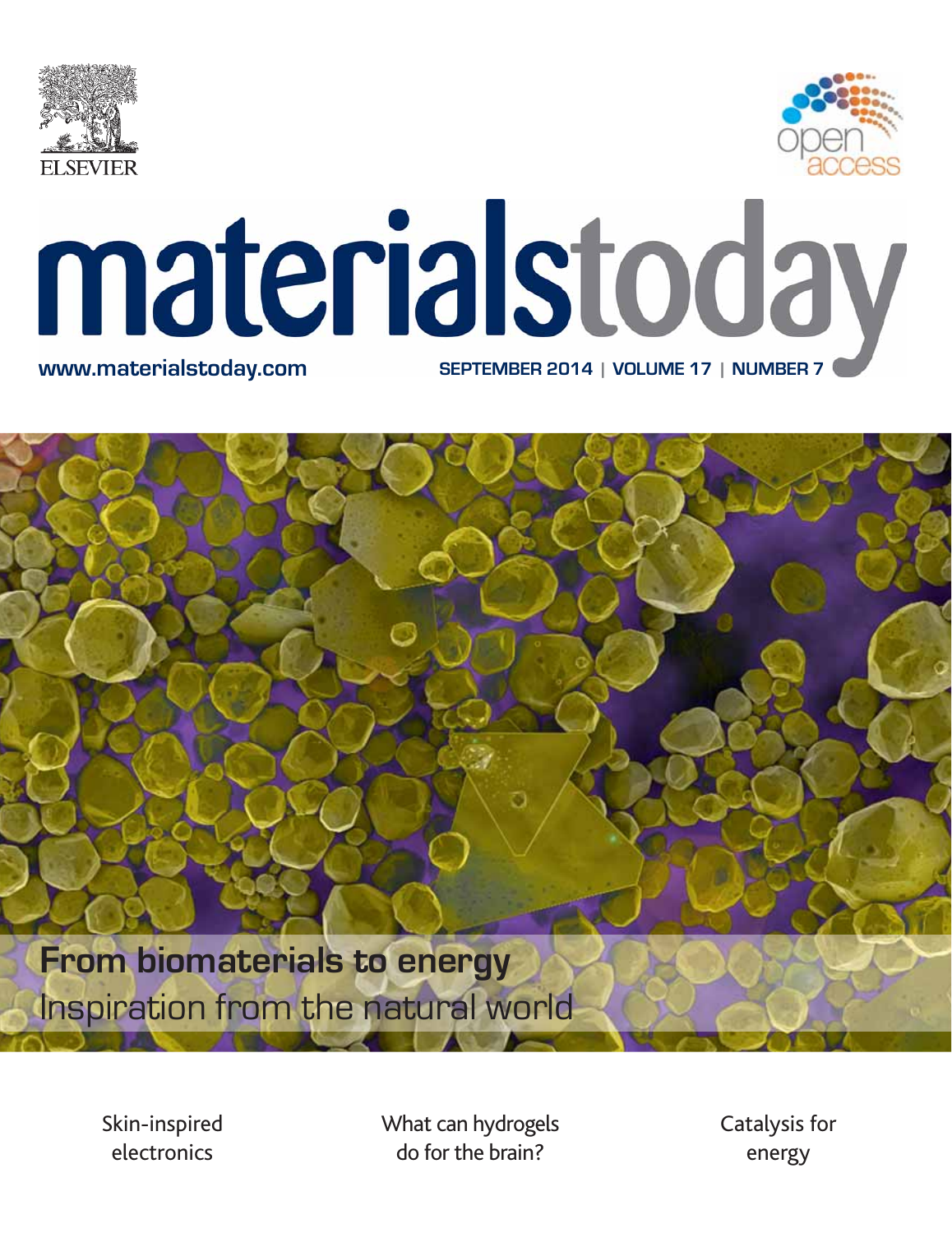



## Uncovered

### Reliable and cheap SERS active substrates

### Ordered vs disordered

#### Manuel Gómez<sup>\*</sup> and Massimo Lazzari

Centre for Research in Biological Chemistry and Molecular Materials (CIQUS), c. Jenaro de la Fuente s/n - Campus Vida, University of Santiago de Compostela, 15782 Santiago de Compostela, Galicia, Spain

\* Corresponding author: Go´mez, M. (x.gomez@usc.es)



Raman spectroscopy is a label-free technique for the detection and structural analysis of molecular materials. Unfortunately, Raman signals are inherently weak, so a very low number of scattered photons are available for detection.

Surface Enhanced Raman Spectroscopy (SERS) is a useful method to amplify weak Raman signals by an increment of the apparent Raman cross-section of the analyte though the local amplification of the electromagnetic field in the close proximity of metal nanostructures caused by the excitation of localized surface plasmon resonances. Laser excitation resonantly drives the metal surface charges, creating highly localized plasmonic light fields at these

photonic structures, which are known as hot-spots. Since the Raman signal is proportional to the intensity of the field, when a molecule is bonded, adsorbed or lies close to the enhanced field of a hot-spot, a huge increase in the Raman signal can be observedusually of several orders of magnitude, consequently boosting the sensibility of the technique to concentrations as low as  $10^{-18}$  M or even down to single molecule detection [1,2].

A key parameter to take into account in SERS experiments is the choice of the enhancing substrate. SERS substrates can be roughly classified into three main classes:

- 1. Metallic electrodes: These played an important role in the development of SERS. However, their importance has decreased substantially due to development of substrates with higher amplification power.
- 2. Metal nanoparticles in solution: Colloids have been and still are very important in the development of the technique. The liquid media is a useful aid to drive target molecules to the plasmonic surfaces, but sometimes the analyte is insoluble or incompatible with the liquid media, representing a problem for its easy and general application.
- 3. Nanostructured substrates: These may be obtained by two main methods: (a) deposition of metal nanoparticles from colloidal solutions by drying or evaporation of solvent onto appropriate substrates, or (b) fabrication of nanostructured metal surfaces, taking advantage of micro and nano-fabrication techniques.

The main obstacle limiting the use of SERS as an everyday and routine lab technique is the lack of suitable substrates. Despite the high number of publications and patents where new active materials are proposed, commercial substrates are still scarce and often expensive and quite unstable, e.g. requiring storage in controlled atmospheres and careful handling to maintain their enhancement properties.

The image featured on this issue's cover was taken with a field emission scanning electron microscope (FE-SEM Zeiss Ultra-Plus, at 1.5 kV with an in-lens secondary electron detector) and depicts a nanostructured substrate obtained by drying a colloidal solution of gold nanoparticles on a silicon wafer. These substrates are attractive because of the beauty and variety of morphologies, but also due to the simple synthesis of the nanoparticles and the ease of the fabrication process; however, they are often hindered by the limited control of size, shape and distribution of nanoparticles, which do not contribute to reproducible measurements.